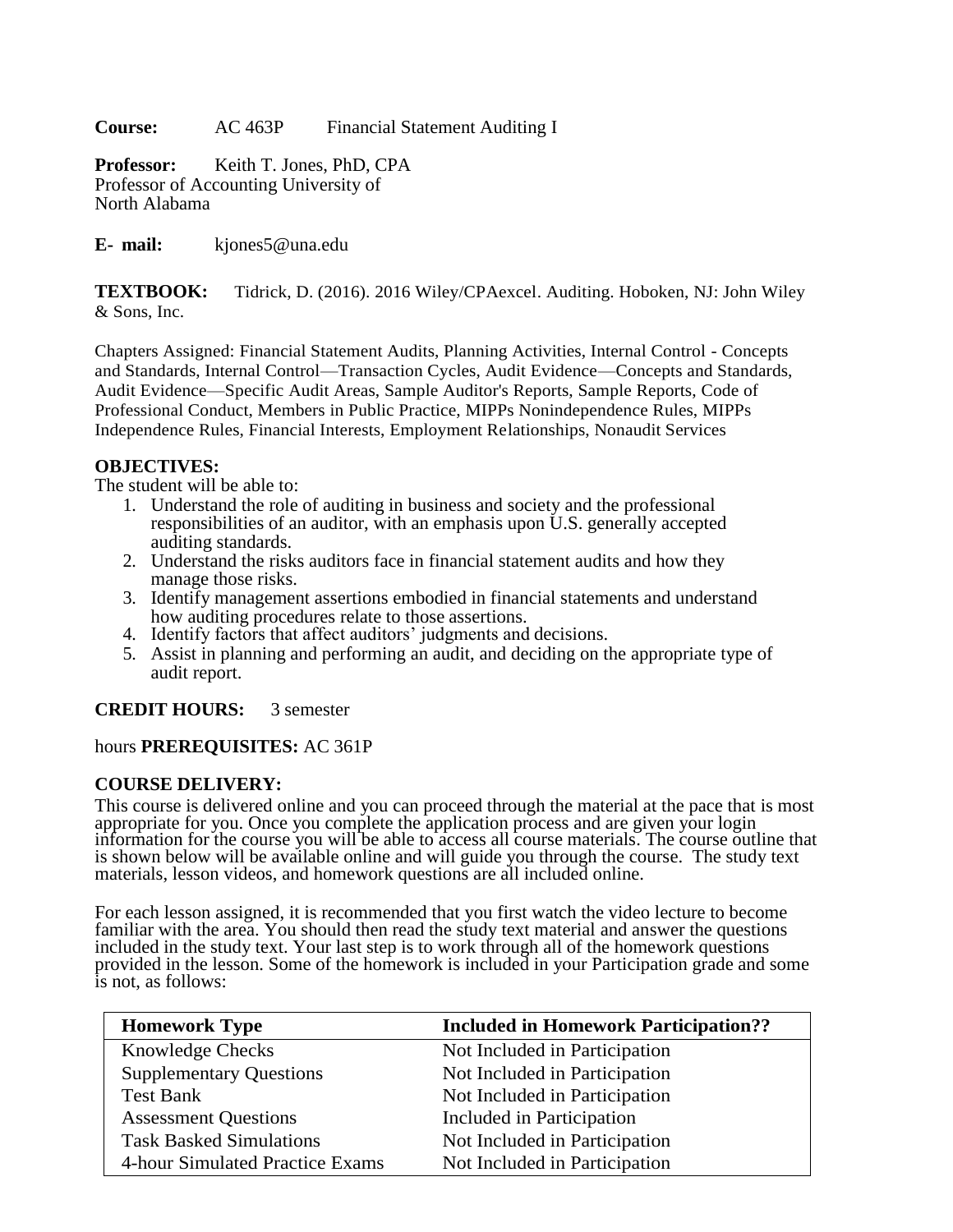Not all lessons have Task Based Simulations. You can rework homework Exam Questions and Task Based Simulations that you missed to raise your Participation grade if you desire. Note that detailed solutions are provided to the multiple choice questions, but you should answer each question on your own before checking the solution. The best way to learn accounting or auditing is to do the work yourself, not just read questions/problems and the related solutions. *Note that, in addition to ALL quizzes and exams, you will need to complete at least 80% of the lessons online in order to receive credit for completion of this course. There must be a grade shown in the gradebook for the assignments.*

Quizzes and exams should be taken at the time shown in your lesson outline. Note that quizzes and exams do have time limits. Quizzes and exams can be taken only once. If you have any questions as you complete the course please email me.

## **COURSE ACCESS AND ENROLLMENT ISSUES:**

- 1. Once your application has been processed and you are officially admitted as a student at UNA and enrolled in this course, you will receive an email from the professor welcoming you to the course.
- 2. The University of North Alabama allows students two semesters to complete the requirements for a specific course, subject to the approval of the instructor. If you do not complete the course in the semester of your initial enrollment, you will receive a grade of "Incomplete" and will be able to complete the course in the following semester. If you do not complete the course by the end of the second semester of enrollment, then you automatically receive a failing grade for the course.
- 3. The content covered in this course is very similar to the content covered in the face-toface courses offered at UNA. If you plan to pursue the CPA license, we advise you to be familiar with the requirements for the state where you plan to sit for the CPA exam to insure that the courses you complete are appropriate. These requirements can vary substantially across states (see [www.nasba.org](http://www.nasba.org/) for a listing of State Boards of Accountancy websites).

### **COURSE ASSESSMENTS AND FINAL GRADE:**

The following are the general policies for this class. Deviations may be necessary.

- 1. There will be four exams and eight quizzes.
- 2. All exams and quizzes will be given on-line and will focus on conceptual understanding. Students will be allowed no more than 75 minutes for each exam and no more than 20 minutes for each quiz.
- 3. All exams and quizzes will be open book and notes, but each student must complete the tests without assistance from other individuals.
- 4. DO NOT CHEAT ON EXAMS OR QUIZZES. Anyone who cheats will receive an F for the course.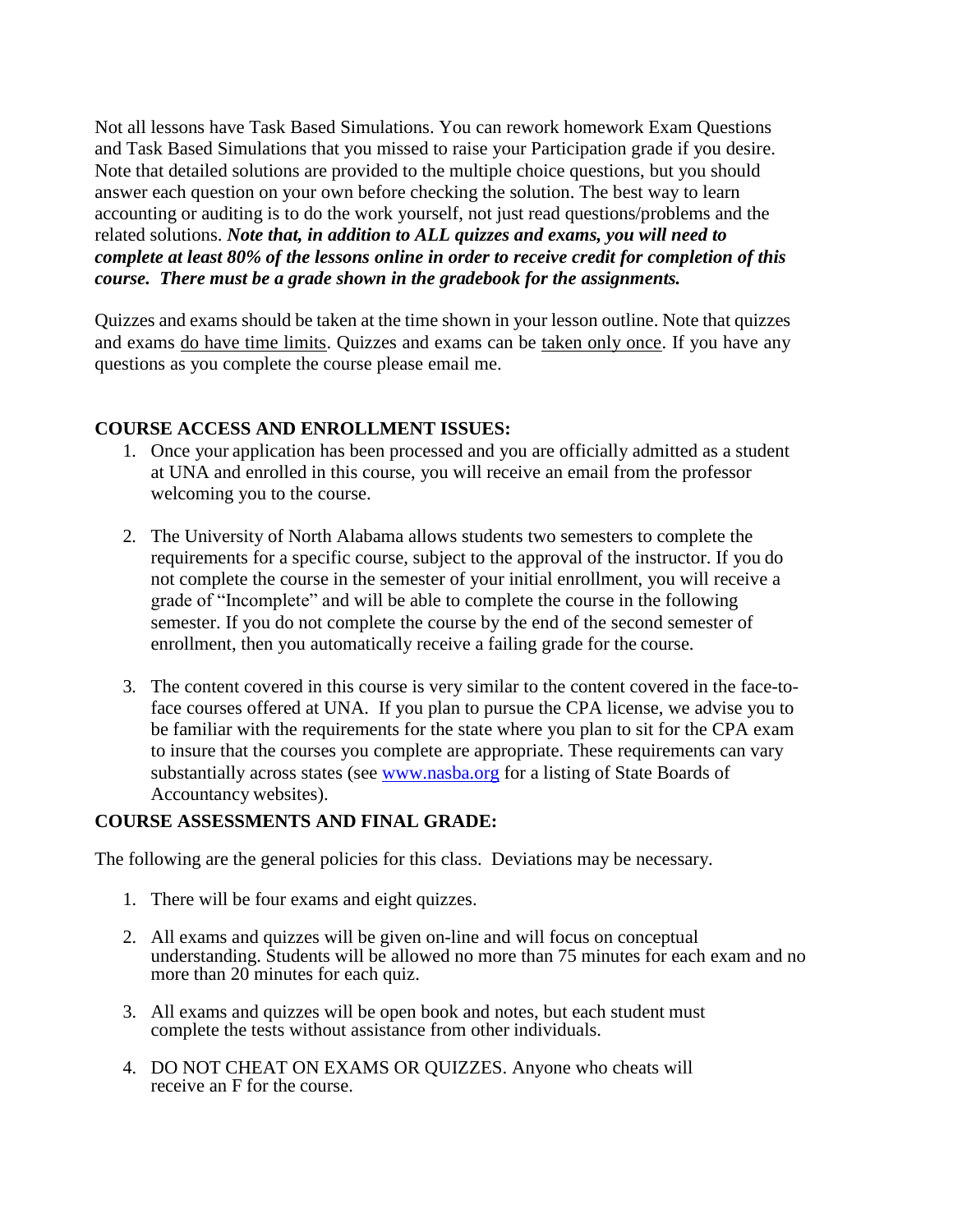5. Final grades are determined as follows:

| <b>CATEGORY</b>                                                       | <b>PERCENTAGE</b> |
|-----------------------------------------------------------------------|-------------------|
| Lessons (Multiple assessments and five points each throughout course) |                   |
| Quizzes (Eight quizzes @ 10 points each)                              | 20                |
| Exams (Four exams $@$ 100 points each                                 | 70.               |
| <b>Total</b>                                                          | <b>100</b>        |

Grades will be assigned as follows, based on your weighted score:

| 90% or above | A |
|--------------|---|
| 80% to 90%   | B |
| 70% to 80%   | € |
| 60% to 70%   | Ð |
| Below 60%    | E |

### **MODULES INCLUDED– AC 463P – FINANCIAL STATEMENT AUDITING**

Welcome to Auditing Planning Activities Internal Controls Audit Evidence – Concepts and Standards Audit Evidence – Specific Audit Areas Audit Reports (Two Parts) Professional Conduct Members in Public Practice (MIPPs) Independence Rules

### **ACADEMIC HONESTY—UNIVERSITY POLICY:**

Students are expected to be honorable and observe standards of conduct appropriate to a community of scholars. Additionally, students are expected to behave in an ethical manner. Individuals who disregard the core values of truth and honesty bring disrespect to themselves and the University. A university community that allows academic dishonesty will suffer harm to the reputation of students, faculty and graduates. It is in the best interest of the entire university community to sanction any individual who chooses not to accept the principles of academic honesty by committing acts such as cheating, plagiarism, or misrepresentation. Offenses are reported to the Vice President for Academic Affairs and Provost for referral to the University Student Discipline System for disposition (see "Academic Honesty" in the Academic Procedures and Requirements section of the University Catalog for more information).

#### **STUDENTS WITH DISABILITIES—UNIVERSITY POLICY:**

In accordance with the Americans with Disabilities Act (ADA) and Section 504 of the Rehabilitation Act of 1973, the University offers reasonable accommodations to students with eligible documented learning, physical and/or psychological disabilities. Under Title II of the Americans with Disabilities Act (ADA) of 1990, Section 504 of the Rehabilitation Act of 1973, and the Americans with Disabilities Amendment Act of 2008, a disability is defined as a physical or mental impairment that substantially limits one or more major life activities as compared to an average person in the population. It is the responsibility of the student to contact Disability Support Services to initiate the process to develop an accommodation plan. This accommodation plan will not be applied retroactively. Appropriate, reasonable accommodations will be made to allow each student to meet course requirements, but no fundamental or